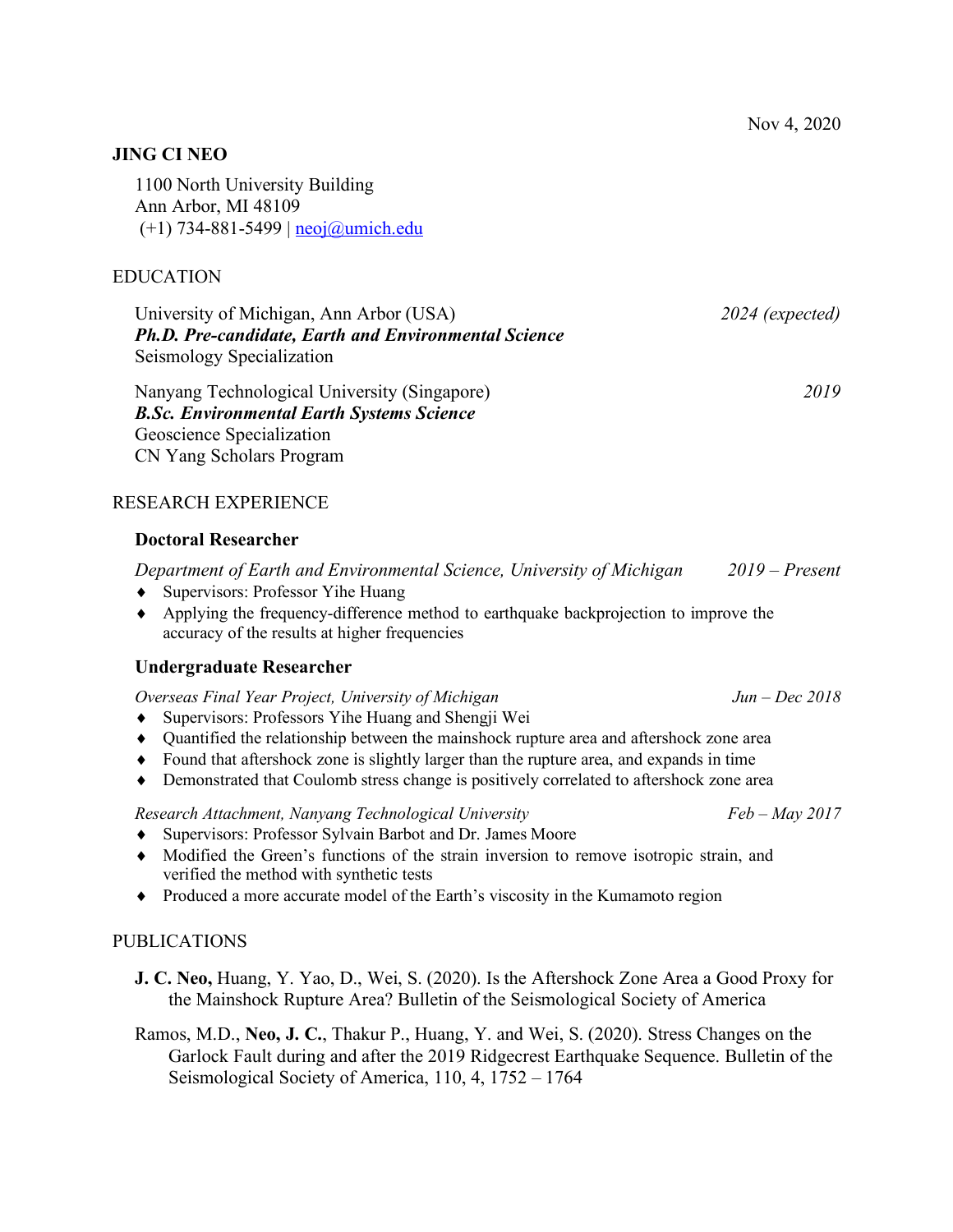# HONORS & AWARDS

| <b>Best Student Presentation</b><br>Seismological Society of America, Eastern Section Meeting                                                                                                                                                                                                                                                                                                                                             | 2020          |
|-------------------------------------------------------------------------------------------------------------------------------------------------------------------------------------------------------------------------------------------------------------------------------------------------------------------------------------------------------------------------------------------------------------------------------------------|---------------|
| <b>Best Student Presentation</b><br>Seismological Society of America, Eastern Section Meeting                                                                                                                                                                                                                                                                                                                                             | 2019          |
| <b>Nanyang Scholarship</b><br>NTU's foremost undergraduate scholarship                                                                                                                                                                                                                                                                                                                                                                    | $2015 - 2019$ |
| <b>GRANTS &amp; FELLOWSHIPS</b>                                                                                                                                                                                                                                                                                                                                                                                                           |               |
| <b>Rackham Conference Travel Grant, \$200</b><br>Rackham Graduate School, UoM                                                                                                                                                                                                                                                                                                                                                             | 2020          |
| <b>Scott Turner Award, \$1585</b><br><b>UM Dept. of Earth and Environmental Sciences</b><br>• Ranked in top 30% of proposals                                                                                                                                                                                                                                                                                                              | 2019          |
| <b>TEACHING EXPERIENCE</b>                                                                                                                                                                                                                                                                                                                                                                                                                |               |
| Earth 296, Earth and Env. Science Around Us<br>Graduate Student Instructor, UoM<br>Planning of curriculum and syllabus, some lab design, grading, and uploading of<br>٠<br>quizzes. Held 2-hour discussion sections and office hours                                                                                                                                                                                                      | Summer 2020   |
| <b>ES3002, Structural Geology and Tectonics</b><br>Undergraduate Teaching Assistant, NTU<br>Graded assignments, assisted lab sessions, led a class demonstration and held<br>٠<br>office hours                                                                                                                                                                                                                                            | Winter 2019   |
| <b>SERVICE &amp; OUTREACH</b>                                                                                                                                                                                                                                                                                                                                                                                                             |               |
| <b>Graduate Student Representative</b><br>Geoclub, University of Michigan<br>Attend faculty meetings, contribute ideas from a graduate student's perspective,<br>convey information to graduate student body                                                                                                                                                                                                                              | $2020 - 21$   |
| <b>CONFERENCE PRESENTATIONS</b>                                                                                                                                                                                                                                                                                                                                                                                                           |               |
| <b>Oral Presentations</b><br>Neo, J. C., W. Fan, Y. Huang, D. Dowling, "Frequency-Difference Backprojection of<br>Earthquakes", AGU Fall Meeting 2020<br>Neo, J. C., W. Fan, Y. Huang, D. Dowling, "Frequency-Difference Backprojection of<br>Earthquakes", SSA Eastern Section Meeting 2020<br>Neo, J. C., Y. Huang, D. Yao, S. Wei, "Are Aftershocks a Good Proxy for the Mainshock<br>Rupture Area?", SSA Eastern Section Meeting 2019 |               |